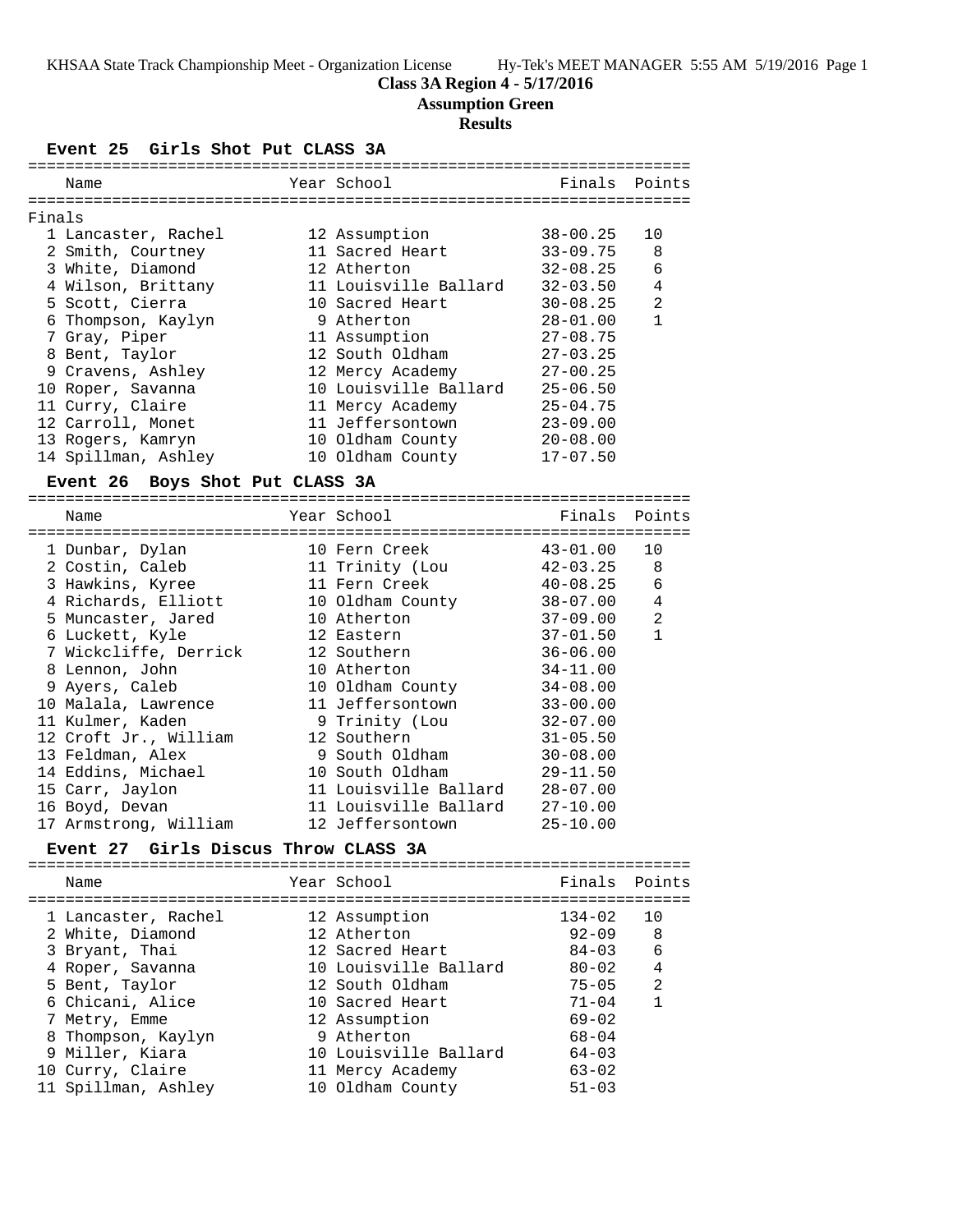KHSAA State Track Championship Meet - Organization License Hy-Tek's MEET MANAGER 5:55 AM 5/19/2016 Page 2

**Class 3A Region 4 - 5/17/2016**

**Assumption Green**

| <b>Results</b> |                                                                           |  |                                                     |                          |                |  |
|----------------|---------------------------------------------------------------------------|--|-----------------------------------------------------|--------------------------|----------------|--|
|                | Event 27 Girls Discus Throw CLASS 3A                                      |  |                                                     |                          |                |  |
|                | 12 Rogers, Kamryn 10 Oldham County<br>-- Cravens, Ashley 12 Mercy Academy |  |                                                     | $50 - 01$                |                |  |
|                |                                                                           |  |                                                     | FOUL                     |                |  |
|                | Event 28 Boys Discus Throw CLASS 3A                                       |  |                                                     |                          |                |  |
|                | Name                                                                      |  | Year School                                         | Finals                   | Points         |  |
|                | 1 Costin, Caleb                                                           |  | 11 Trinity (Lou                                     | $132 - 05$               | 10             |  |
|                | 2 Muncaster, Jared                                                        |  | 10 Atherton                                         | $113 - 03$               | 8              |  |
|                | 3 Luckett, Kyle                                                           |  | 12 Eastern                                          | $105 - 10$               | 6              |  |
|                | 4 Ballanger, Rober                                                        |  | 12 Atherton                                         | 102-10                   | $\overline{4}$ |  |
|                | 5 Mcfadden, Keevon                                                        |  | 10 Fern Creek                                       | 102-08                   | 2              |  |
|                | 6 Hale, Isaiah                                                            |  | 10 Oldham County                                    | 102-01                   | $\mathbf{1}$   |  |
|                | 7 Carr, Jaylon                                                            |  | 11 Louisville Ballard 100-08                        |                          |                |  |
|                | 8 Eddins, Michael                                                         |  | 10 South Oldham                                     | $94 - 09$                |                |  |
|                | 9 Roberts, Alex                                                           |  | 10 Oldham County 89-08                              |                          |                |  |
|                | 10 Kulmer, Kaden                                                          |  | 9 Trinity (Lou                                      | $73 - 02$                |                |  |
|                | 11 Feldman, Alex                                                          |  | 9 South Oldham                                      | $65 - 04$                |                |  |
|                | Event 29 Girls Long Jump CLASS 3A                                         |  |                                                     |                          |                |  |
|                | Name                                                                      |  | Year School                                         | Finals                   | Points         |  |
|                |                                                                           |  |                                                     |                          |                |  |
|                | 1 McMurchie, Sarah                                                        |  | 12 Oldham County 16-00.50                           |                          | 10             |  |
|                | 2 O'Dea, Molly                                                            |  | 12 Assumption<br>9 Mercy Academy<br>10 South Oldham | $15 - 09.00$             | 8<br>6         |  |
|                | 3 Quire, Faith                                                            |  |                                                     | $15 - 01.00$             |                |  |
|                | 4 Sterling, Grace                                                         |  |                                                     | 14-11.00                 | 4<br>2         |  |
|                | 5 Moses, Cori<br>6 Just, Abbey                                            |  | 9 Assumption                                        | 14-10.00<br>$14 - 04.50$ | $\mathbf{1}$   |  |
|                | 7 Brown, Achante                                                          |  | 11 Mercy Academy<br>10 Eastern                      | $13 - 10.50$             |                |  |
|                | 8 Moore, Jayla                                                            |  | 10 Louisville Ballard                               | $13 - 09.50$             |                |  |
|                | 9 Jackson, Cierra                                                         |  | 9 Eastern                                           | $13 - 06.00$             |                |  |
|                | 10 Parker, Elaina                                                         |  | 9 Sacred Heart                                      | $13 - 04.50$             |                |  |
|                | 11 Wethington, Danielle                                                   |  | 11 Sacred Heart                                     | $13 - 00.00$             |                |  |
|                | 12 Elliott, Dejanee                                                       |  | 12 Louisville Ballard                               | 12-11.00                 |                |  |
|                | 13 Sneed, Katelyn                                                         |  | 10 South Oldham                                     | $12 - 05.00$             |                |  |
|                | 14 Parker, Sydney                                                         |  | 12 Jeffersontown                                    | $11 - 06.50$             |                |  |
|                | Event 30 Boys Long Jump CLASS 3A                                          |  |                                                     |                          |                |  |
|                |                                                                           |  |                                                     |                          |                |  |
|                | Name<br>================================                                  |  | Year School                                         | Finals                   | Points         |  |
|                | 1 Woody, Chris                                                            |  | 11 Louisville Ballard                               | $21 - 00.75$             | 10             |  |
|                | 2 Biddix, Santo                                                           |  | 12 Eastern                                          | $19 - 07.00$             | 8              |  |
|                | 3 Dingle, Jacob                                                           |  | 9 Trinity (Lou                                      | $19 - 02.50$             | 6              |  |
|                | 4 Ralston, Curtis                                                         |  | 10 Fern Creek                                       | $18 - 08.00$             | 4              |  |
|                | 5 Saulter, Quinnton                                                       |  | 10 Seneca                                           | $18 - 05.00$             | 2              |  |
|                | 6 Helton, Aidan                                                           |  | 12 South Oldham                                     | $18 - 04.75$             | $\mathbf{1}$   |  |
|                | 7 Sides-Johnson, Marcus                                                   |  | 12 Trinity (Lou                                     | $18 - 03.25$             |                |  |
|                | 8 Grogan, Tom                                                             |  | 11 Oldham County                                    | $17 - 09.25$             |                |  |
|                | 9 Meinhold, Jameso                                                        |  | 10 Oldham County                                    | $17 - 02.00$             |                |  |
|                | 10 Gipson, Dereke                                                         |  | 12 Jeffersontown                                    | $16 - 09.50$             |                |  |
|                | 11 Lindsay, Bruce                                                         |  | 9 Eastern                                           | $16 - 06.25$             |                |  |
|                | 12 Hines, Shamar                                                          |  | 11 Fern Creek                                       | $16 - 06.00$             |                |  |
|                | 13 Braden, Markell                                                        |  | 10 Southern                                         | $14 - 03.00$             |                |  |
|                |                                                                           |  |                                                     |                          |                |  |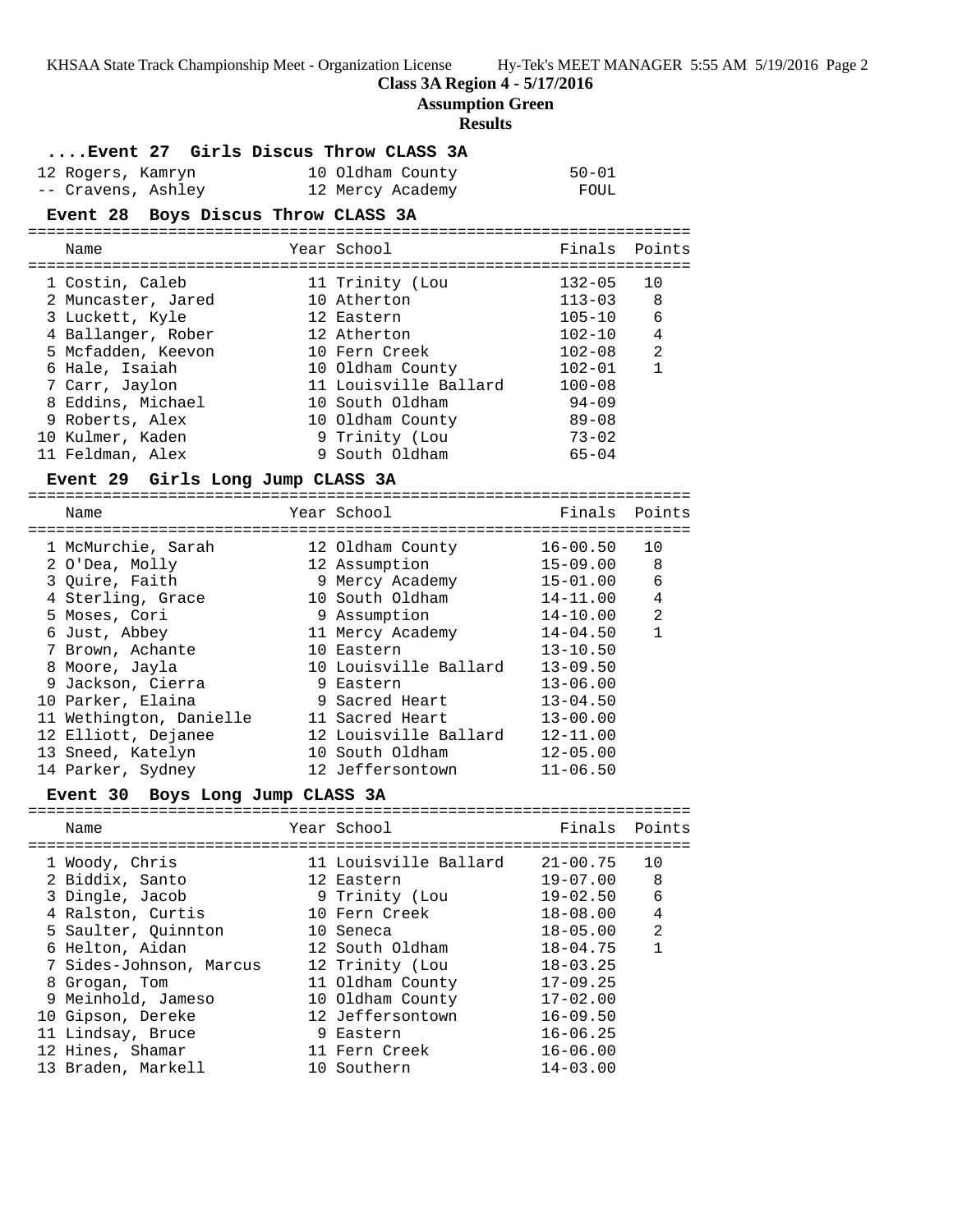KHSAA State Track Championship Meet - Organization License Hy-Tek's MEET MANAGER 5:55 AM 5/19/2016 Page 3

### **Class 3A Region 4 - 5/17/2016**

**Assumption Green**

### **Results**

#### **Event 31 Girls Triple Jump CLASS 3A** =======================================================================

| Name                                         |  | Year School                    | Finals                      | Points         |  |  |  |  |
|----------------------------------------------|--|--------------------------------|-----------------------------|----------------|--|--|--|--|
| 1 O'Dea, Molly                               |  | 12 Assumption                  | $36 - 09.00$                | 10             |  |  |  |  |
| 2 McMurchie, Sarah                           |  | 12 Oldham County               | $35 - 05.50$                | 8              |  |  |  |  |
| 3 Hennis, Olivia                             |  | 12 Mercy Academy               | $33 - 10.00$                | 6              |  |  |  |  |
| 4 Sivils, Kia                                |  | 10 Sacred Heart                | $33 - 09.50$                | 4              |  |  |  |  |
| 5 Dumstorf, Kimberly                         |  | 12 Assumption                  | $30 - 11.00$                | $\overline{a}$ |  |  |  |  |
| 6 Moore, Jayla                               |  | 10 Louisville Ballard          | $30 - 06.50$                | $\mathbf{1}$   |  |  |  |  |
| 7 Brown, Achante                             |  | 10 Eastern                     | $28 - 02.00$                |                |  |  |  |  |
| -- Parker, Elaina                            |  | 9 Sacred Heart                 | FOUL                        |                |  |  |  |  |
| -- Jackson, Cierra                           |  | 9 Eastern                      | FOUL                        |                |  |  |  |  |
| -- Elliott, Dejanee                          |  | 12 Louisville Ballard          | FOUL                        |                |  |  |  |  |
| Boys Triple Jump CLASS 3A<br><b>Event 32</b> |  |                                |                             |                |  |  |  |  |
| Name                                         |  | Year School                    | Finals                      | Points         |  |  |  |  |
| 1 Biddix, Santo                              |  | 12 Eastern                     | $43 - 08.50$                | 10             |  |  |  |  |
| 2 Woody, Chris                               |  | 11 Louisville Ballard          | $43 - 02.00$                | 8              |  |  |  |  |
| 3 Ralston, Curtis                            |  | 10 Fern Creek                  | $41 - 07.00$                | 6              |  |  |  |  |
| 4 Thomas, Dekaleb                            |  | 11 Trinity (Lou                | $39 - 08.75$                | 4              |  |  |  |  |
| 5 Saulter, Quinnton                          |  | 10 Seneca                      | $38 - 10.75$                | 2              |  |  |  |  |
| 6 Jones, Kassaun                             |  | 11 Louisville Ballard          | $38 - 06.50$                | $\mathbf{1}$   |  |  |  |  |
| 7 Sides-Johnson, Marcus                      |  | 12 Trinity (Lou                | $38 - 00.50$                |                |  |  |  |  |
| 8 Helton, Aidan                              |  | 12 South Oldham                | $36 - 07.50$                |                |  |  |  |  |
| 9 Jones, Jarius                              |  | 11 Fern Creek                  | $35 - 00.00$                |                |  |  |  |  |
| 10 Grogan, Tom                               |  | 11 Oldham County               | $34 - 00.50$                |                |  |  |  |  |
| Event 33 Girls High Jump CLASS 3A            |  |                                |                             |                |  |  |  |  |
| Name                                         |  | Year School                    | Finals                      | Points         |  |  |  |  |
| 1 Smith, Myia                                |  | 10 Sacred Heart                | $5 - 00.00$                 | 10             |  |  |  |  |
| 2 Despain, Josie                             |  | 8 Oldham County                | $J5 - 00.00$                | 7              |  |  |  |  |
| 2 Scott, Cierra                              |  | 10 Sacred Heart                | $J5 - 00.00$                | 7              |  |  |  |  |
| 4 Just, Abbey                                |  | 11 Mercy Academy               | 4-08.00                     | $\mathbf{3}$   |  |  |  |  |
| 4 Bruns, Kara                                |  | 10 Assumption                  | 4-08.00                     | 3              |  |  |  |  |
| 6 Coleman, Bridget                           |  | 10 Assumption                  | $4 - 06.00$                 | $\mathbf{1}$   |  |  |  |  |
| 7 Tutt, Brittany                             |  | 11 Louisville Ballard          | $J4 - 06.00$                |                |  |  |  |  |
| 8 Campbell, Madeline                         |  | 9 Oldham County                | $4 - 04.00$                 |                |  |  |  |  |
| 9 Mcclain, Dianne                            |  | 9 Louisville Ballard           | $4 - 00.00$                 |                |  |  |  |  |
| <b>Event 34</b><br>Boys High Jump CLASS 3A   |  |                                |                             |                |  |  |  |  |
|                                              |  |                                |                             |                |  |  |  |  |
| Name                                         |  | Year School                    | Finals                      | Points         |  |  |  |  |
|                                              |  |                                |                             |                |  |  |  |  |
| 1 Thomas, Dekaleb                            |  | 11 Trinity (Lou                | $6 - 00.00$                 | 10             |  |  |  |  |
| 2 Jolliffi, Chris                            |  | 11 Fern Creek                  | $J6 - 00.00$                | 8              |  |  |  |  |
| 3 Jones, Kassaun                             |  | 11 Louisville Ballard          | $5 - 08.00$                 | 6              |  |  |  |  |
| 4 Owes, Tj                                   |  | 10 Fern Creek                  | $5 - 06.00$                 | 4              |  |  |  |  |
| 5 Helton, Aidan                              |  | 12 South Oldham                | $J5 - 06.00$                | 2              |  |  |  |  |
| 6 Dingle, Jacob                              |  | 9 Trinity (Lou                 | $5 - 04.00$                 | 0.50           |  |  |  |  |
| 6 Garcia, Gabe                               |  | 12 South Oldham                | $5 - 04.00$                 | 0.50           |  |  |  |  |
| 8 Sullivan, Jomar<br>9 Cox, Cameron          |  | 10 Eastern<br>11 Oldham County | $J5 - 04.00$<br>$5 - 02.00$ |                |  |  |  |  |